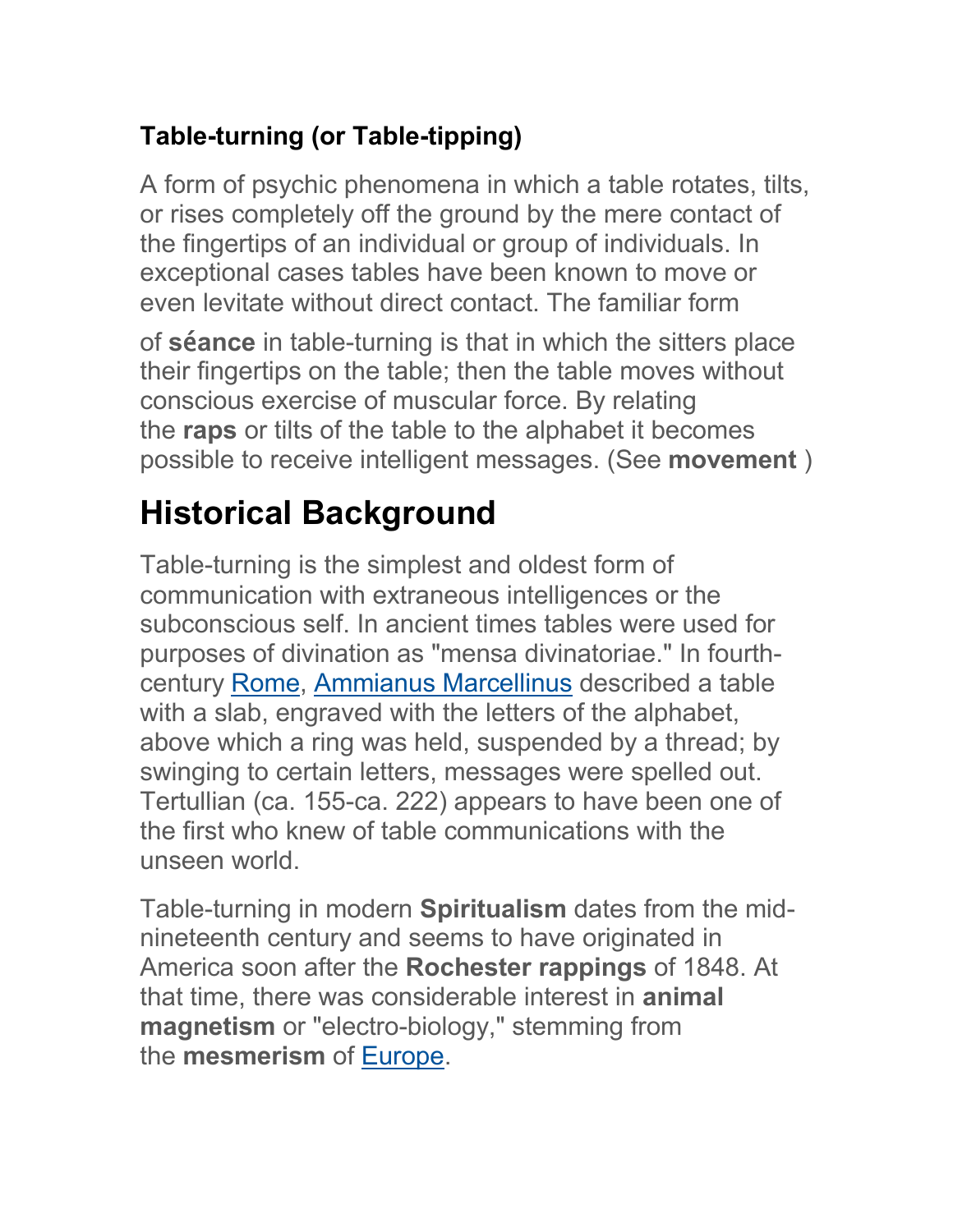Mesmerism established the convention of groups of individuals arranged in a circle with a variously named magnetic fluid linking them. After the phenomena of **rappings** in the presence of the **Fox sisters** became widely known, groups gathered around other individuals who possessed the same ability to generate raps.

Table-turning and rapping spread like an epidemic throughout America and was brought to England by such professional **mediums** as **Maria B. Hayden,** who came to London with a lecturer on electro-biology in 1852. An advantage of table-turning was that it did not require a paid professional medium. Amateur groups could sit round a table and obtain the intelligent rappings which had first been manifest only to specially talented individuals, i.e., mediums.

In 1852 afternoon social invitations to tea and table-turning were common. Table-turning was even more successful in France, with its tradition of mesmerism and animal magnetism. One widespread jest was that people no longer asked after each other's health, but asked instead how the table was. "Thank you, mine turns beautifully, and how goes yours?"

Mesmerists welcomed table-turning as a demonstration of animal magnetism or odic force, while Fundamentalist ecclesiastics denounced it as due to Satanic agency. Scientists and doctors thought that the new craze would be a danger to mental health and a committee was formed to find a non-Spiritualist explanation for the phenomenon. They reported in the *Medical Times and Gazette* on June 11, 1853, that the motion of the table was due to unconscious muscular action.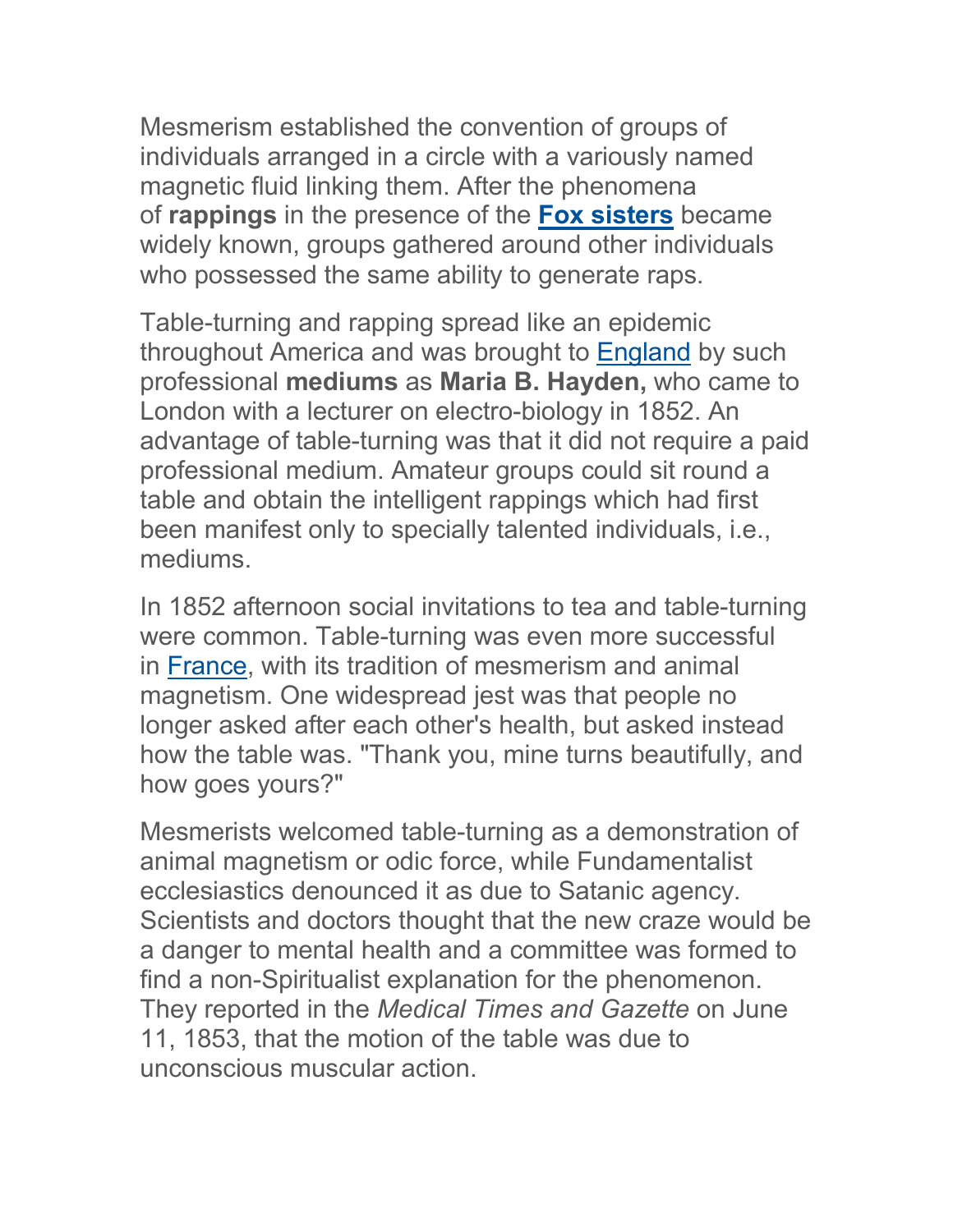A few weeks later the great chemist and physicist **Michael Faraday** reported experiments with a simple apparatus to demonstrate that the movements of the table were due to unconscious muscular action of the part of the sitters, who were by implication the automatic authors of the messages claiming to come from the spirit world. Faraday's apparatus consisted of two thin wooden boards with little glass rollers between them. The contraption was whole bound together with rubber bands and so contrived that the slightest lateral pressure on the upper board would cause it to slip a little way over the other. A hays-talk or a scrap of paper served to indicate any motion of the upper board over the lower.

The conclusion drawn from these experiments was that when the sitters believed themselves to be pressing downward, they were really pressing obliquely in the direction they expected the table to rotate. Other investigators also held the expectation that the operators had much to do with the motions of the table. **James Braid** pointed out in the appendix to his book *Hypnotic Therapeutics* (1853) that someone generally announced beforehand the direction they expected the table to rotate.

Among the earliest investigators of the phenomenon of table-turning were Count **Agenor De Gasparin** and

Prof. **Marc Thury** of Geneva, who held séances and were satisfied that the movements resulted from a force radiating from the operators, to which they gave the name of **ectenic force.**

The public, on the whole, ignored the conclusions of Faraday and others, preferring the more popular Spiritualist explanation or the pseudo-scientific theories of "electro-biology." Other explanations offered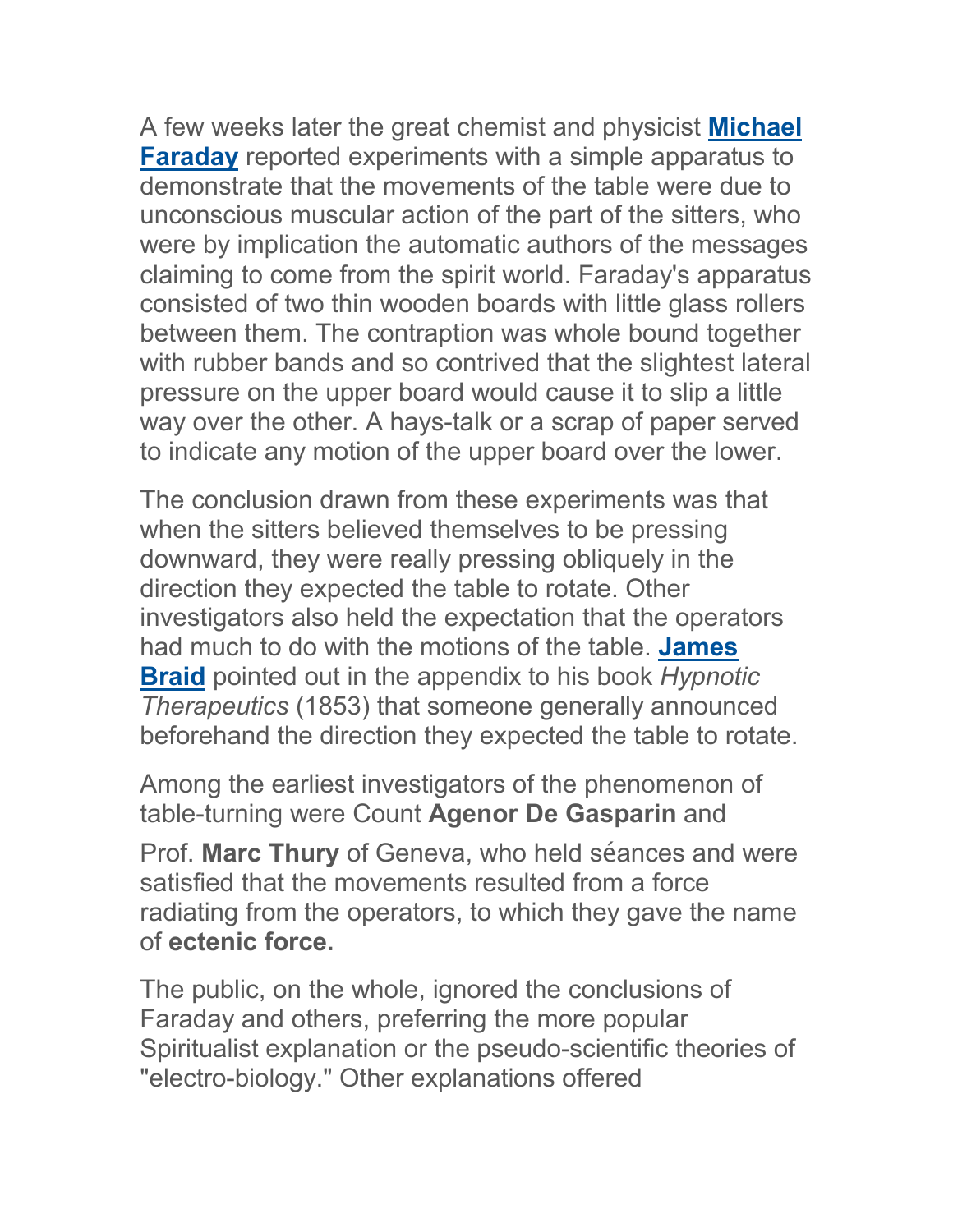included **od** or odic force, galvanism, animal magnetism, and the rotation of the Earth. Revs. G. Sandby and C. H. Townshend claimed to have experienced a feeling of

fatigue after a table-turning séance as though they had been hypnotizing someone. They reported a tingling sensation in their fingertips, while Townshend claimed somewhat vaguely that spirit rappings might be caused by a "disengagement of Zoogen (an unidentified force in nature) from the System."

Meanwhile various Evangelical clergymen insisted that table-turning was Satanic. Revs. N. S. Godfrey, E. Gillson, and others held séances in which the "spirit" confessed themselves to be either spirits of worthless persons of evil inclination or devils. Both of the "spirits' " confessions caused the reverent gentlemen to denounce the whole practice of table-turning. One of them purposely mentioned the Faraday experiments, stating that the phenomena "appear to be whatever the investigator supposes them to

be"—a saying which aptly characterized his own attitude.

The psychical researcher **Camille Flammarion,** whose exhaustive experiments and scientific attainments gave considerable weight to his opinion, offered an explanation of the various phases of table-turning phenomena. Simple rotation of the table he ascribed to an unconscious impulse given by the operators; other movements of the table while the fingers of the sitters rested upon it were ascribed to similar causes. The tilting of the table on the side furthest away from the operator was explained by muscular action. The vibrations in the wood of the table, its **levitation** under the fingers, or extent, its rotation without contact of the operator's hands, he attributed to a force emanating from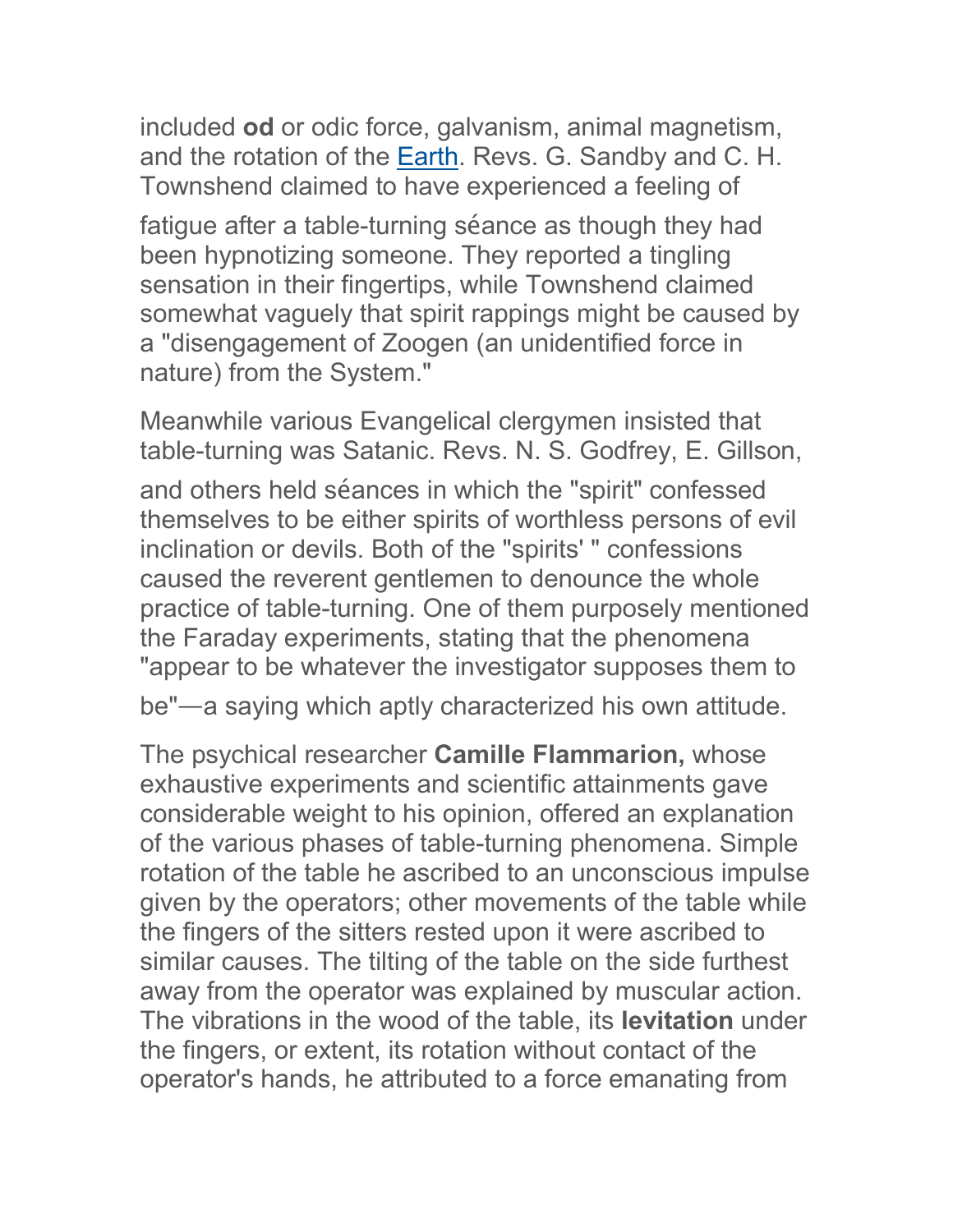the body. In the latter case, the operator was capable of acting at a distance by means of ether-waves. This force, the result of a cerebral disturbance, was greater than that of the muscles, as is seen by the levitation of tables so weighty that the combined muscular strength of the operators would not suffice to lift them.

To the dictating of messages and other intelligent manifestations he gave an origin in this psychic force, which is perhaps identical with Thury's "ectenic force," or "psychode," and which is obedient to the will and desires, or even, in some cases, the subconscious will of the operator. Flammarion did not consider the **spirit hypothesis** necessary.

It is possible that some **fraud** may have crept into the séances investigated by Flammarion, as it has done in so many other cases. There are, of course, those among the most qualified of psychical researcher, who find the hypothesis of unconscious muscular action or deliberate fraud a satisfactory explanation of the phenomena.

# **The Mechanics of Table-Turning**

One common procedure followed by those engaged in table tipping began with those in attendance forming a circle around the table. They placed hands lightly, with fingertips touching, on the leaf, and with lowered lights or in complete darkness, waited for the manifestations. According to reports, if someone with psychic powers was present the table might show signs of animation. The first such sign was often a quivering motion under the sitters' hands; it increased until the table pulsated with a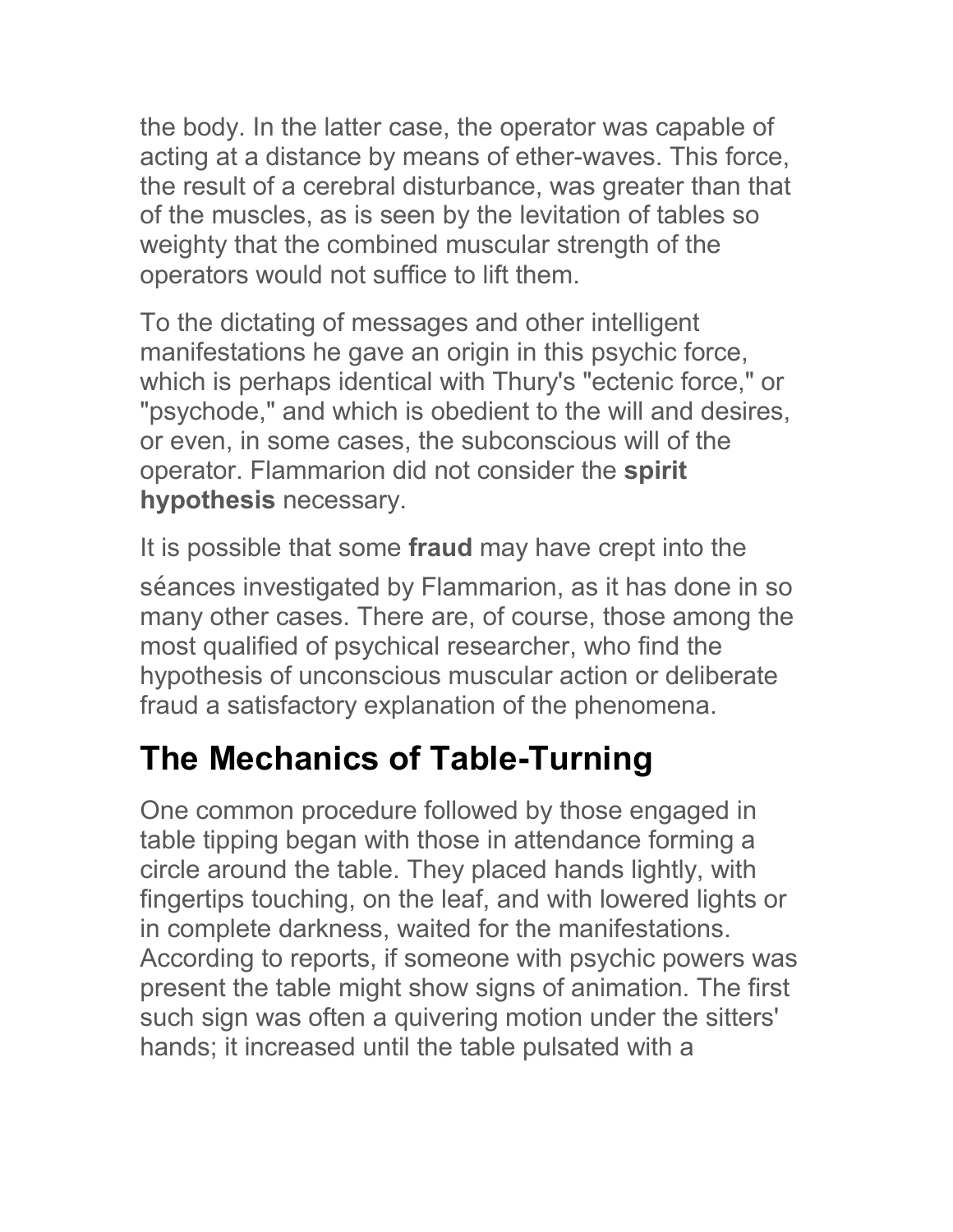mysterious energy. The wooden surface appeared to some to act as a reservoir of externalized nervous force.

The psychical researcher **Hereward Carrington** said that in his séances with **Eusapia Palladino** the table appeared to be somehow alive like the back of a dog. In one of his stories a similar phenomenon that occurred during the mediumship of medium **D. D. Home** induced Alexander Dumas to fantasize the table as an intelligence itself. The conception of a spirit entering furniture became a favorite idea with French authors afterward.

After the vibratory stage the table might jerk, tilt, stumble about, and eventually become entirely levitated. Apparently, there was believed to be an intelligence behind these movements. If the letters of the alphabet were called over in the dark, the table, by tilting, knocking on the floor, or tapping, indicated certain letters that connectedly spelled out a message, often claiming to come from someone deceased. The intelligence that manifested had personal characteristics. In repeated sittings it was soon noticed by observers that the skill with which the table was manipulated or the eccentricities of its behavior were indications of the presence of the same entity. The strange, stolid, or clumsy behavior of the table immediately denoted that a new visitant was tampering with the contact.

But the table might disclose much more than that. Its motions could express humor, emotion, and personality. It might climb up into the sitter's lap as a mark of affection; it might chase others all over the room in a hostile manner. As an additional means of expression, the table could convey queer impressions by creaking. P. P. Alexander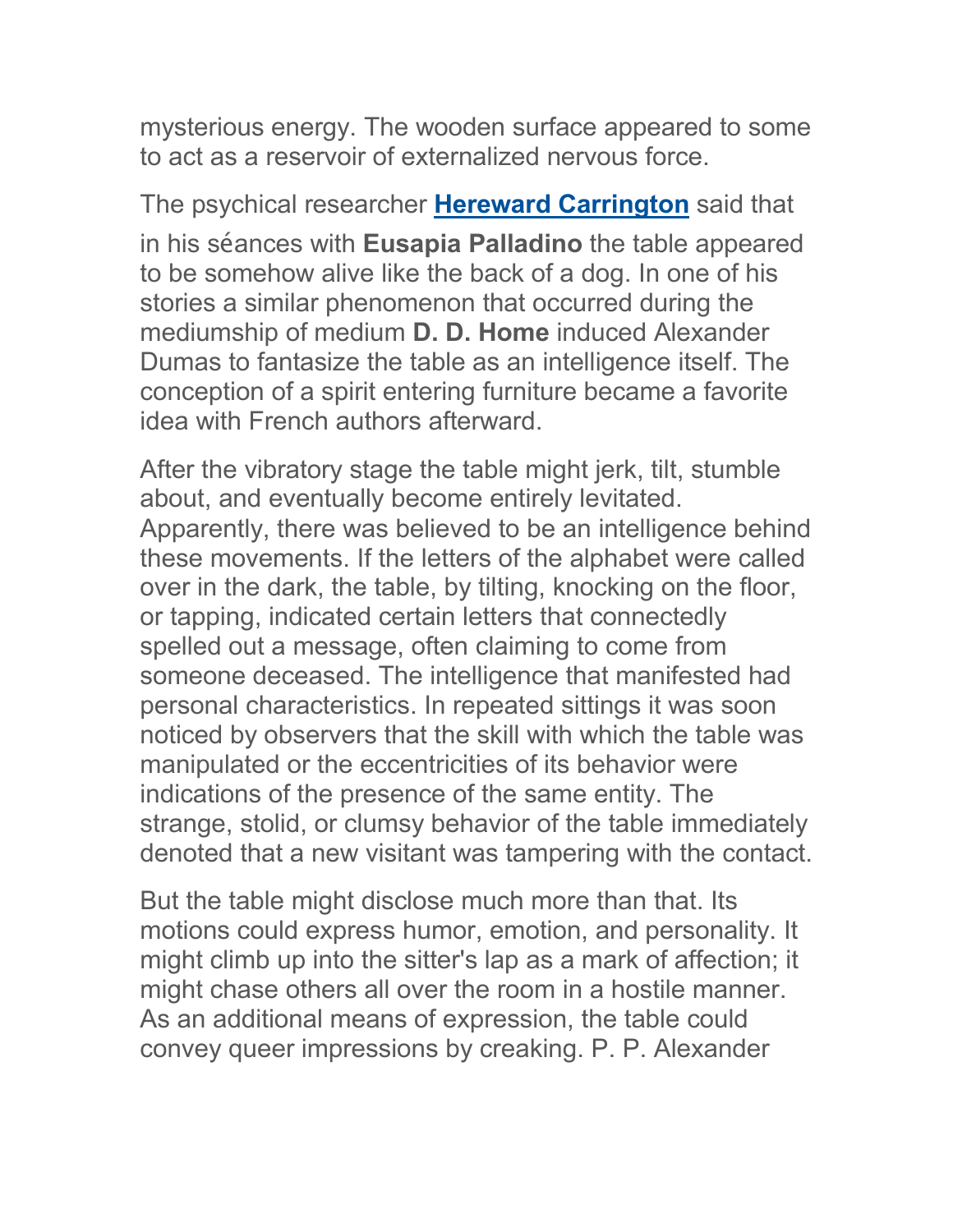noted in his book *Spiritualism: A Narrative with a Discussion* (1871):

"At a particular stage of the proceedings the table began to make strange undulatory movements, and gave out, as these proceeded, a curious accompaniment of creaking sounds. Mr. Home seemed surprised. 'This is very curious,' he said, 'it is a phenomenon of which I have no experience hitherto.' Presently my friend remarked that movement and

sound together—it reminded him of nothing he could think of except a ship in distress, with its timbers straining in a

heavy sea…. This conclusion being come to … the table proceeded to rap out: 'It is David.' Instantly a lady burst into tears, and cried wildly: 'Oh, that must be my poor, dear brother, David, who was lost at sea some time since.' "

When the table moves under contact there is an obvious possibility for the subconscious mind or a secondary **personality** to convey ideas by unconscious muscular pressure of either a medium or the sitters. According to **F. W. H. Myers,**

"The subliminal self, like the telegraphist begins its effort with full knowledge of the alphabet, but with only weak and rude command over our muscular adjustments. It is therefore *a priori* likely that its easiest mode of communication will be through a repetition of simple movements, so arranged as to correspond to letters of the alphabet."

But Myers was inclined to attribute to the subconscious mind the movement of the table without contact as well. "If a table moves when no one is touching it, this is not obviously more likely to have been effected by my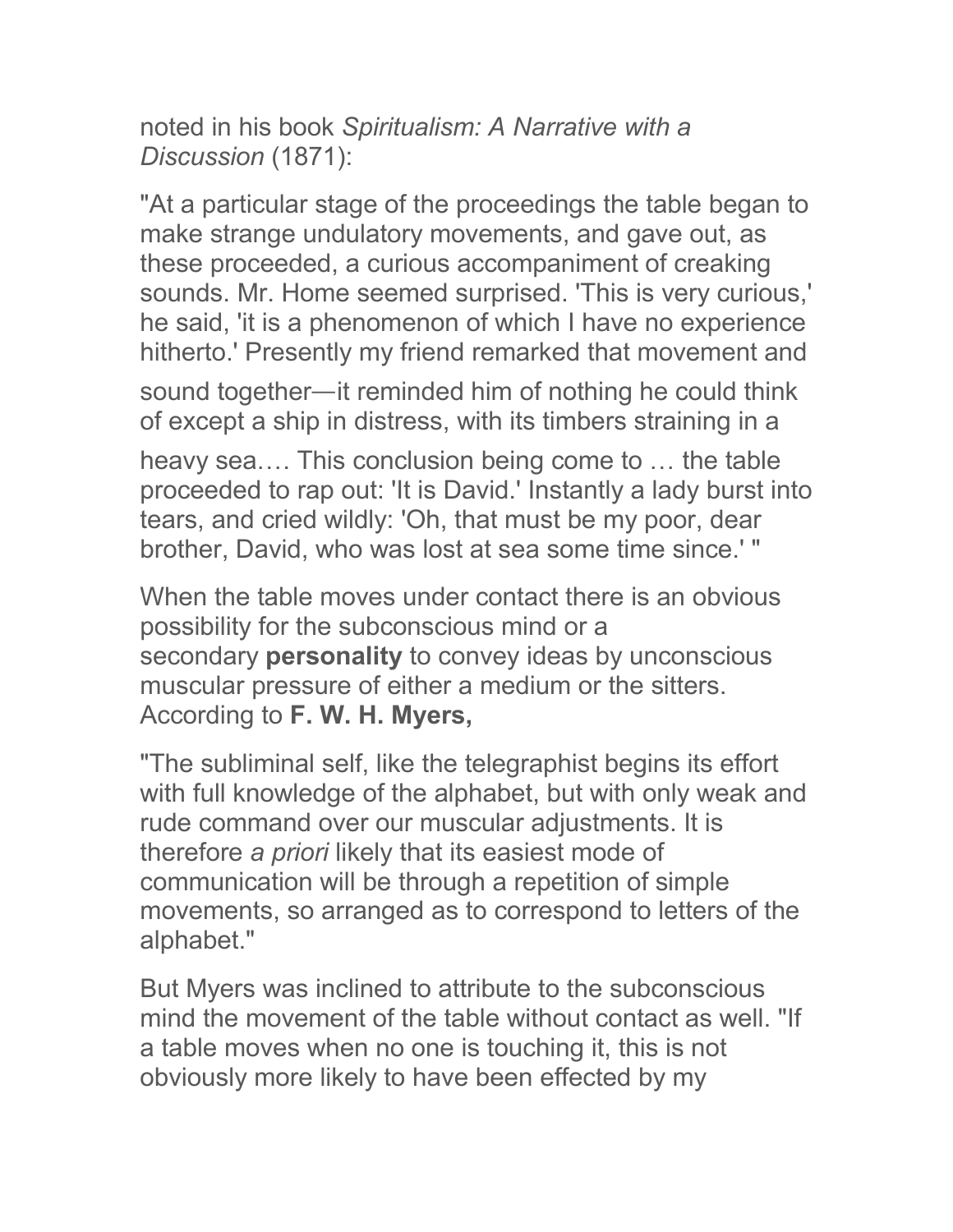deceased grandfather than by myself. We cannot tell how I could move it; but then we cannot tell how he could move it either."

Certainly, there are experiences which bear out this possibility and show how singularly deceptive the interpretation of phenomena may be. George S. Long, an acquaintance of **Richard Hodgson,** narrated in the *Proceedings* of the Society for Psychical Research (vol. 9, p. 65) a strange experience with a chair. Through a young lady he received what was said to be the most convincing test of spirit return:

"First the chair spelt out my name and showed a disposition to get into my lap; then it spelt out 'George, you ought to know me as I am Jim.' But I didn't, and said so. Then without my looking at the board, it spelt out 'Long Island, Jim Rowe' and 'Don't you remember I used to cary you when you were a little fellow,' or words to that effect. I had to acknowledge the truth of it and also to say that as he was an ignorant man he possibly intended 'Cary' for carry. I must own I was puzzled for the moment. To make sure of his power I asked that he count the pickets in the fence. Somehow he could not agree to this, and even the medium objected. As a last resort I asked how long he had been in the spirit land and the answer came, between thirteen and fourteen years. Now to the sequel. First it occurred to me a day or two later, that while all the incidents given were correct the name should have been given as Roe instead of Rowe. Second I was upon Long Island this summer, and the matter coming to my mind I inquired how long Jim Roe had been dead, and was informed he died last Winter; so when I received this test so convincing to the believers the man was not dead."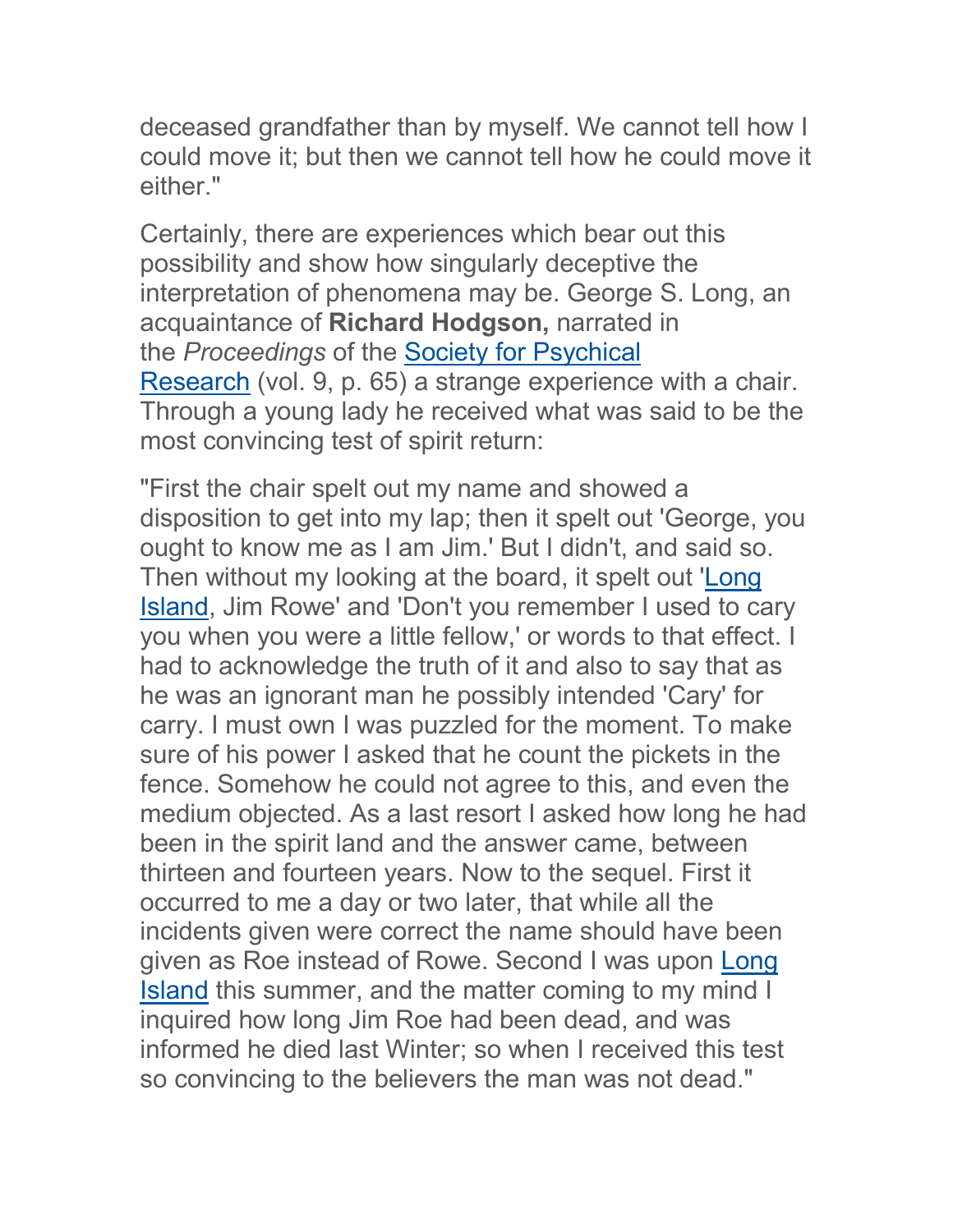The material from which the chair or table was made seemed to make no difference once the available power was sufficient to manifest. The reason why a table was used for spirit communication was primarily convenience; it was piece of generally available furniture which allowed contact around it for a large number of people. Some Spiritualists also thought its surface acted as a receptacle for the generated force and compared the space underneath the table to a medium's cabinet, especially if it was surrounded by a deep hanging table cloth. In the early days of Spiritualism, they often used a table with a hole in the middle through which "materialized hands" could be thrust.

Eusapia Palladino insisted on a séance table built entirely of wood. She considered soft pinewood the best to absorb vital magnetism. She allowed no metal in the construction of the table.

The color of the table made no difference. **Joseph Maxwell** found an advantage in covering it with some white material of light texture. He also insisted that the table should, if possible, be fastened with wooden pegs instead of nails since mediums, supposedly, are sometimes extremely sensitive to metals.

It was reported that with a powerful medium the movement of the table could occur at any time and disclose a tremendous force in operation. Thus Gambier Bolton, writing in *Psychic Force* (1904) observed,

"During any meal with Mrs. Elgie Corner [i.e., **Florence Cook** ] in one's own house, and whilst she herself is engaged in eating and drinking—both of her hands being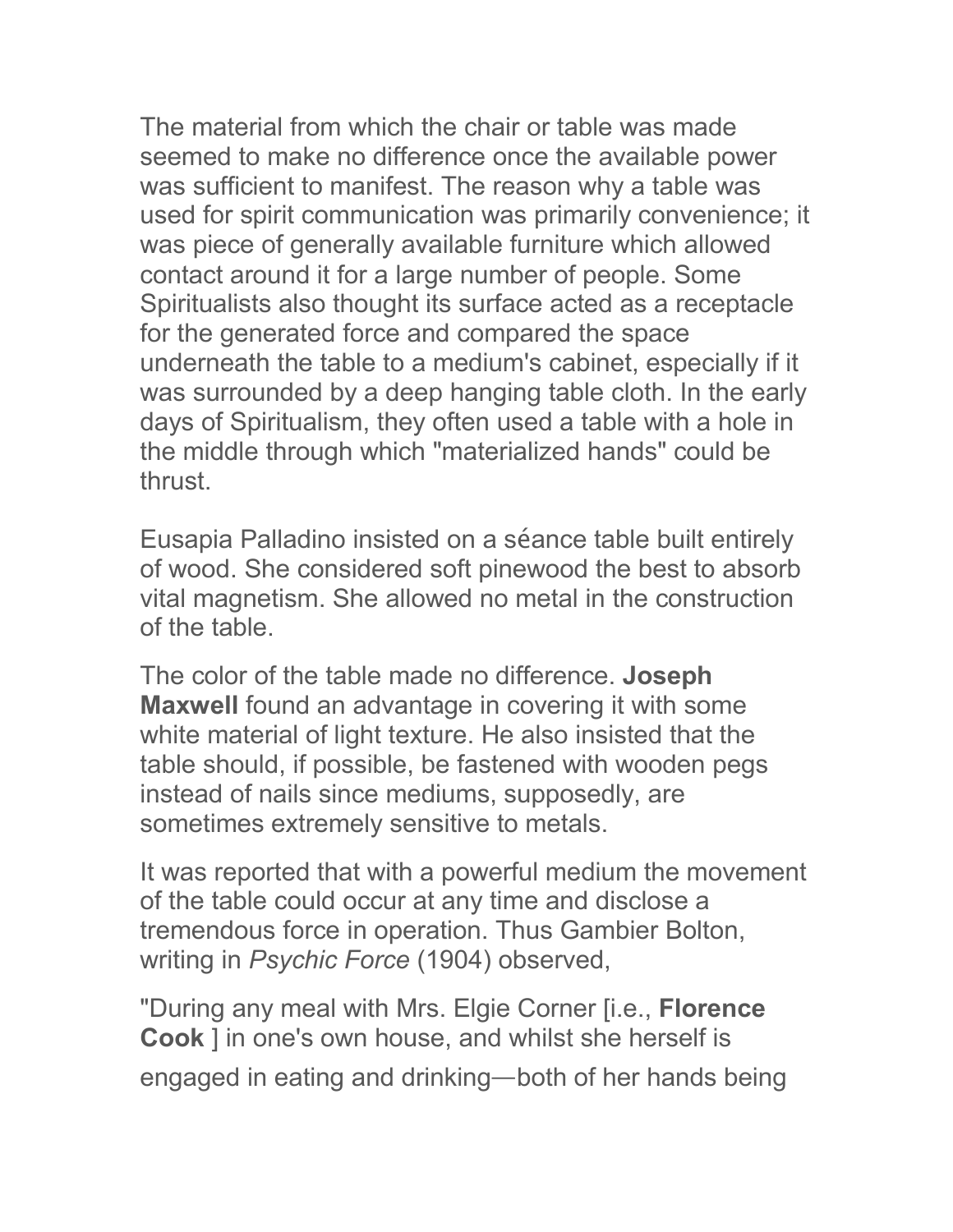visible all the time—the heavy dining table will commence first to quiver, setting all the glasses shaking, and plates, knives, forks and spoons in motion, and then to rock and sway from side to side, occasionally going so far as to tilt up at one end or at one side; and all the time raps and tappings will be heard in the table and in many different parts of the room. Taking a meal with her in a public restaurant is a somewhat serious matter."

In experiments conducted by psychical researcher **Harry Price** with the psychic **Stella C.** in 1923, powerful and rhythmical vibrations of tables were obtained, and on one occasion, after violent movements of a table, it suddenly snapped, the top breaking into two pieces, and the legs breaking off.

# **Table-Turning and Dowsing**

The various theories about the rationale of table-turning parallel those advanced for the phenomena of **dowsing** and **radiesthesia,** where there is meaningful movement of a water-witching rod or a **pendulum** or similar indicator. The actual force moving the indicator is still a matter of controversy.

It is generally assumed that unconscious muscular action or nervous energy plays a significant part, but it is still far from clear how information on underground water, minerals, or buried objects is conveyed to the mind, or from the mind to the indicator.

One of the earliest investigators to link the action of tableturning with **divining rods** or pendulums was the French chemist Michel Eugène Chevreul, in his book *De la baguette divinatoire, du pendule dit ex plorateur et des*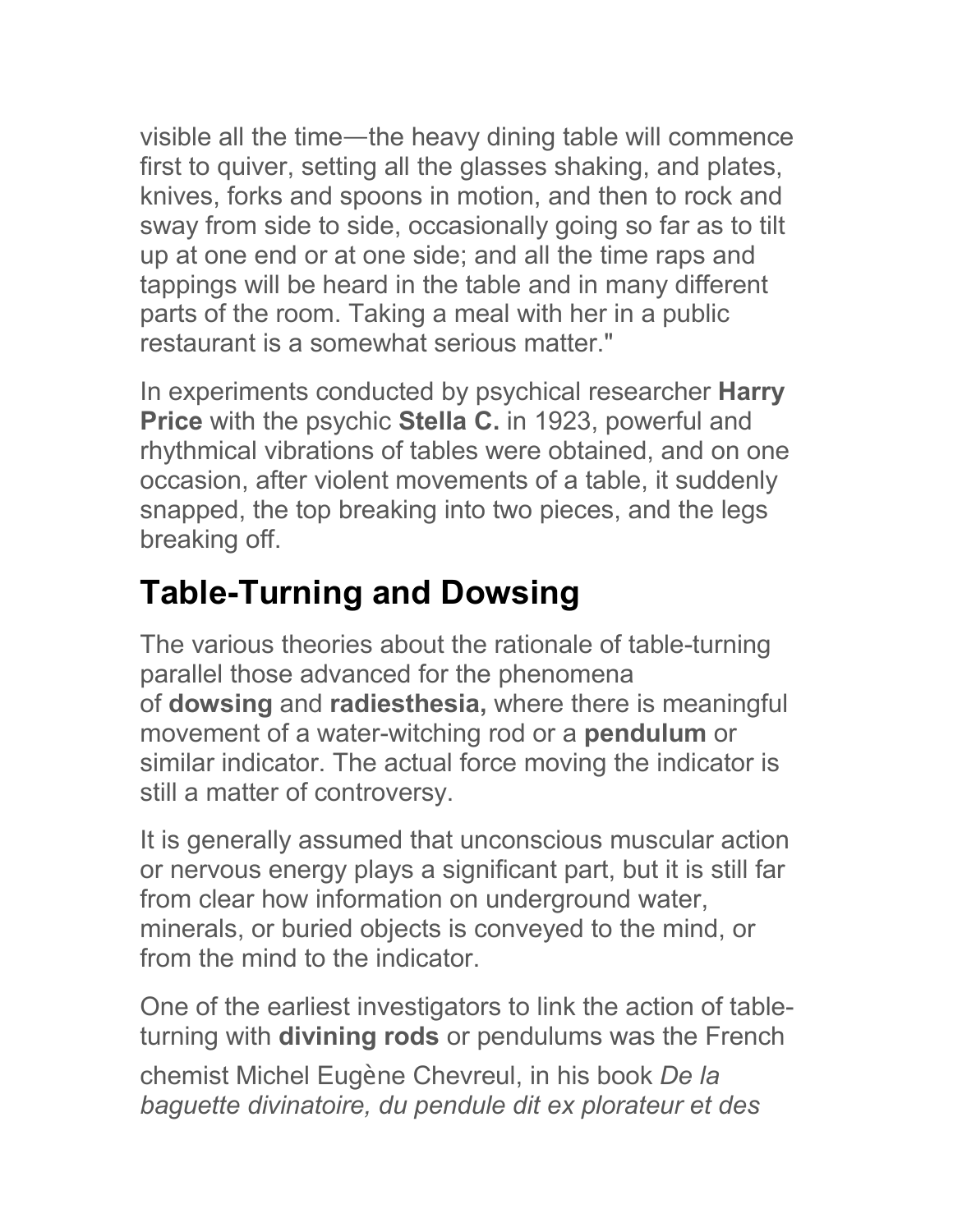*tables tournantes, au point de vue de l'histoire, de la critique et de la m*é*thode exp*é*rimentale (1854).*

In modern times, table-turning is a laborious method of establishing contact with unseen

intelligence. **Planchette** and **ouija board** are more satisfactory and faster. Also, while a number of prominent mediums such as Betty White began their career with a ouija board, they quickly moved beyond. Messages obtained by such methods are often misleading or false. Again, the communications received at circles in general tend to reflect the general interest level of the sitters.

### **Sources:**

Barrett, William, and Theodore Besterman. *The Divining-Rod: An Experimental & Psychological Investigation.* London: Methuen, 1926. Reprint, New Hyde Park, N.Y.: University Books, 1968.

Burr, Chauncey. *Knocks for the Knockings.* New York: Burr Brothers, 1851.

Capron, E. W. *Modern Spiritualism: Its Facts and Fanaticisms, Its Consistencies and Contradictions.* Boston: B. Marsh, 1855. Reprint, New York: Arno Press, 1976.

Capron, E. W., and H. D. Barron. *Singular Revelations: Explanation and History of the Mysterious Communion with Spirits.* Au-burn, N.Y., 1850.

Chevreul, M. E. *De la baguette divinatoire, du puendule dit explorateur et des tables tournantes, au point de vue du* 

*l'histoire, de la critique et de la m*é*thode* 

*exp*é*rimentale.* Paris, 1854.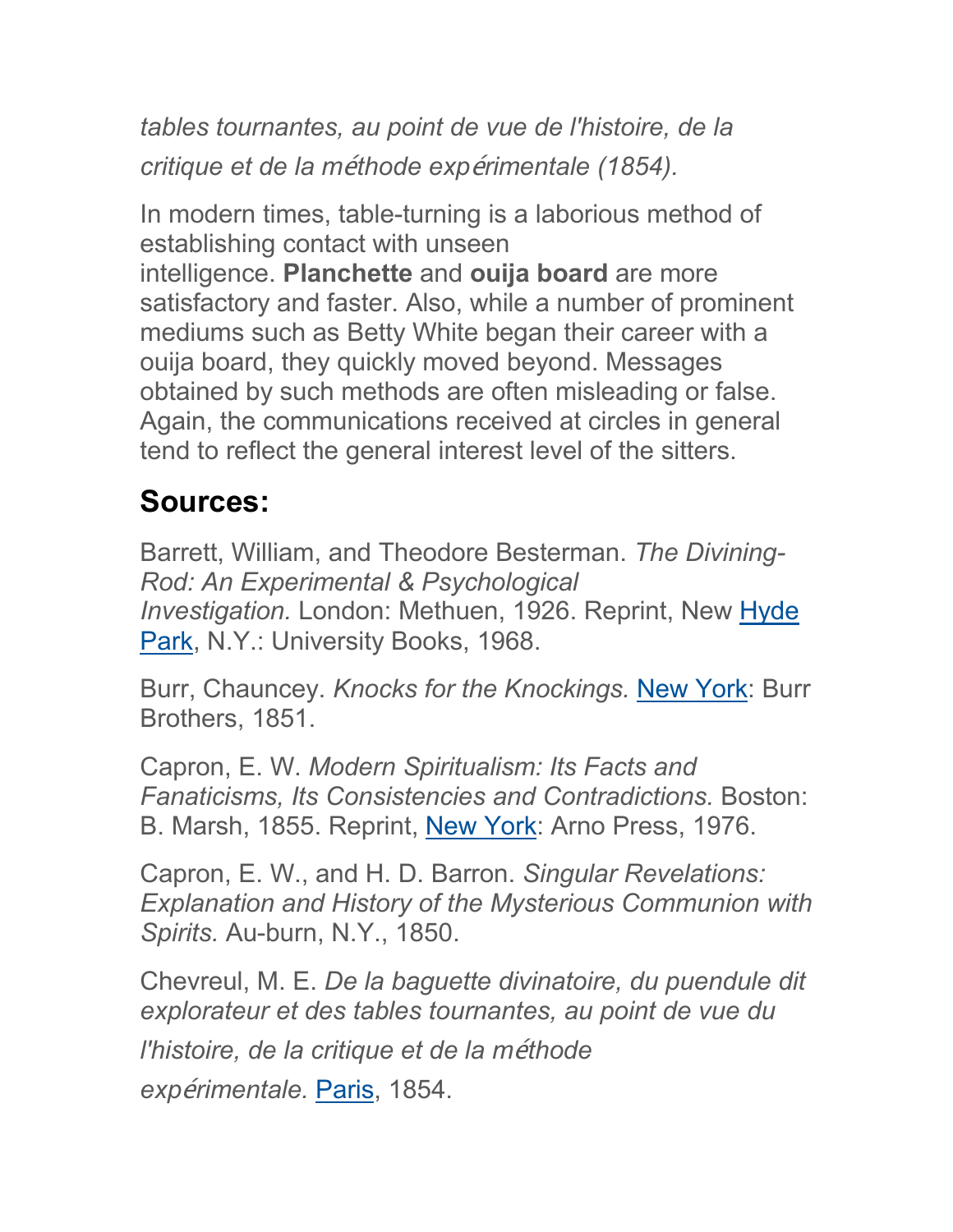Close, F. *The Tester Tested; or Table Moving, Turning, Talking, Not Diabolical: A Review of the Publications of the Rev. Messrs. Godfrey, Gillson, Vincent, and Dibdin.* London and Cheltenham, 1853.

Cowan, Charles. *Thoughts on Satanic Influence, or Modern Spiritualism Considered.* London, 1854.

De Gasparin, Comte Agenor. *Des table tournantes, de surnaturel en g*é*n*é*ral, et des esprits.* Paris, 1854.

De Mirville, Marquis J. E. *Pneumatologie: Des Esprits et de leurs manifestations fluidique devant la science modern.* Paris, 1853.

De Szapary, Comte F. G. *Les tables tournantes.* Paris, 1854.

Dewey, D. M. *History of the Strange Sounds or Rappings Heard in Rochester and Western New York.* Rochester, 1850.

Du Potet de Sennevoy, Baron. *Trait*é *complet de magn*é*tisme animal.* Paris, 1856.

Elliott, Charles W. *Mysteries, or Glimpses of the Supernatural.* New York: Harper, 1852.

Godfrey, Nathaniel S. *Table Turning the Devil's Modern Masterpiece; Being the Result of a Course of Experiments.* U.K.: Thames Ditton, 1853.

Guldenstubbe, Baron L. de. *Pneumatologie positive et exp*é*rimentale; La r*é*alit*é *des Espirits et le phenom ene*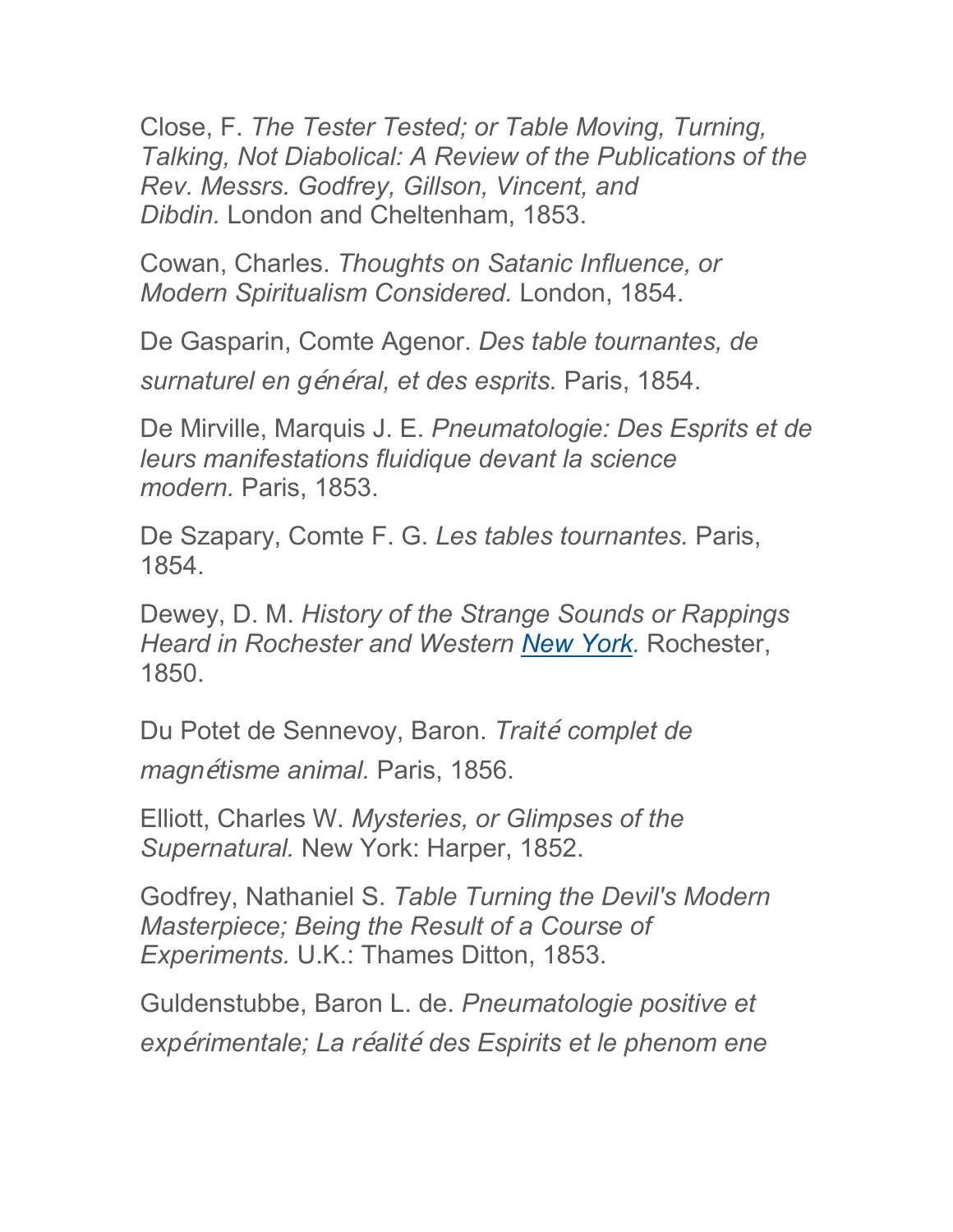*merveilleux de leur* é*criture directe demontr*é*es.* Paris, 1857.

Hartmann, E. von. *Der Spiritismus.* 1855. English ed. as *Spiritism.* London, n.d.

Hornung, D. *Neue Geheimnisse des Tages durch Geistes Magnetismus.* Leipzig, 1857.

Kerner, Justinus. *Die Somnamb*ü*len Tische: Zur* 

*Geschichte und Erkl*ä*rungen dieser Erscheinungen.* Stuttgart, 1853.

Lang, Andrew. *Cock Lane and Common-Sense.* London: Long-mans, Green, 1894. Reprint, New York: AMS Press, 1970.

Mahan, Asa. *Modern Mysteries Explained and Exposed.* Boston, 1855.

Mattison, Hiram. *Spirit Rapping Unveiled!* Derby, N.Y., 1853.

*Maxwell, Joseph. Metaphysical Phenomena: Methods and Observations.* London: Duckworth, 1905.

Morgan, R. C. *An Inquiry Into Table Miracles.* Bath and London, 1853.

Page, Charles G. *Psychomancy; Spirit Rappings and Tippings Exposed.* New York, 1853.

Perty, Maximilien. *Die Mystischen Erscheinungen der menschlichen Natur.* 2nd ed., Leipzig and Heidelberg, 1872.